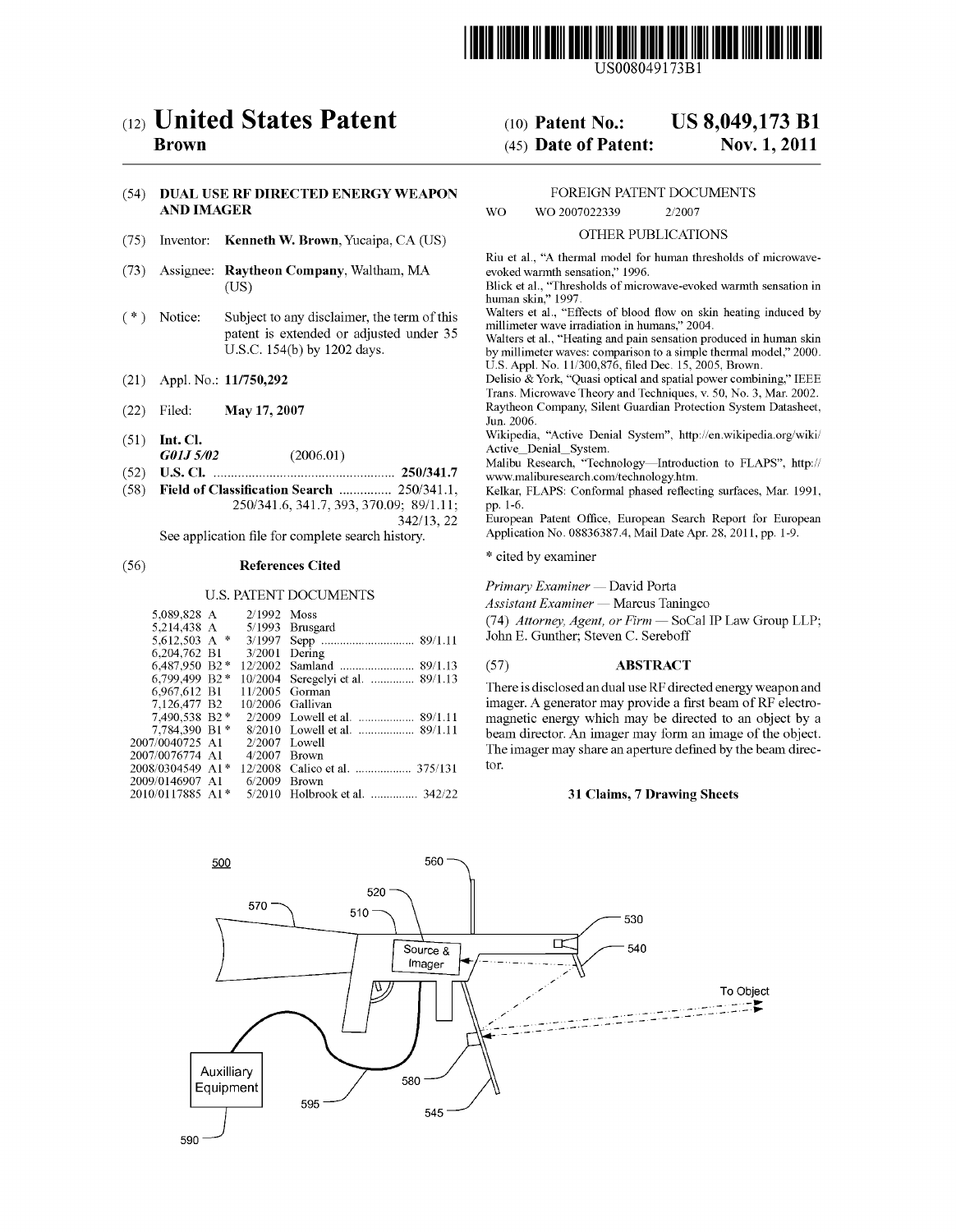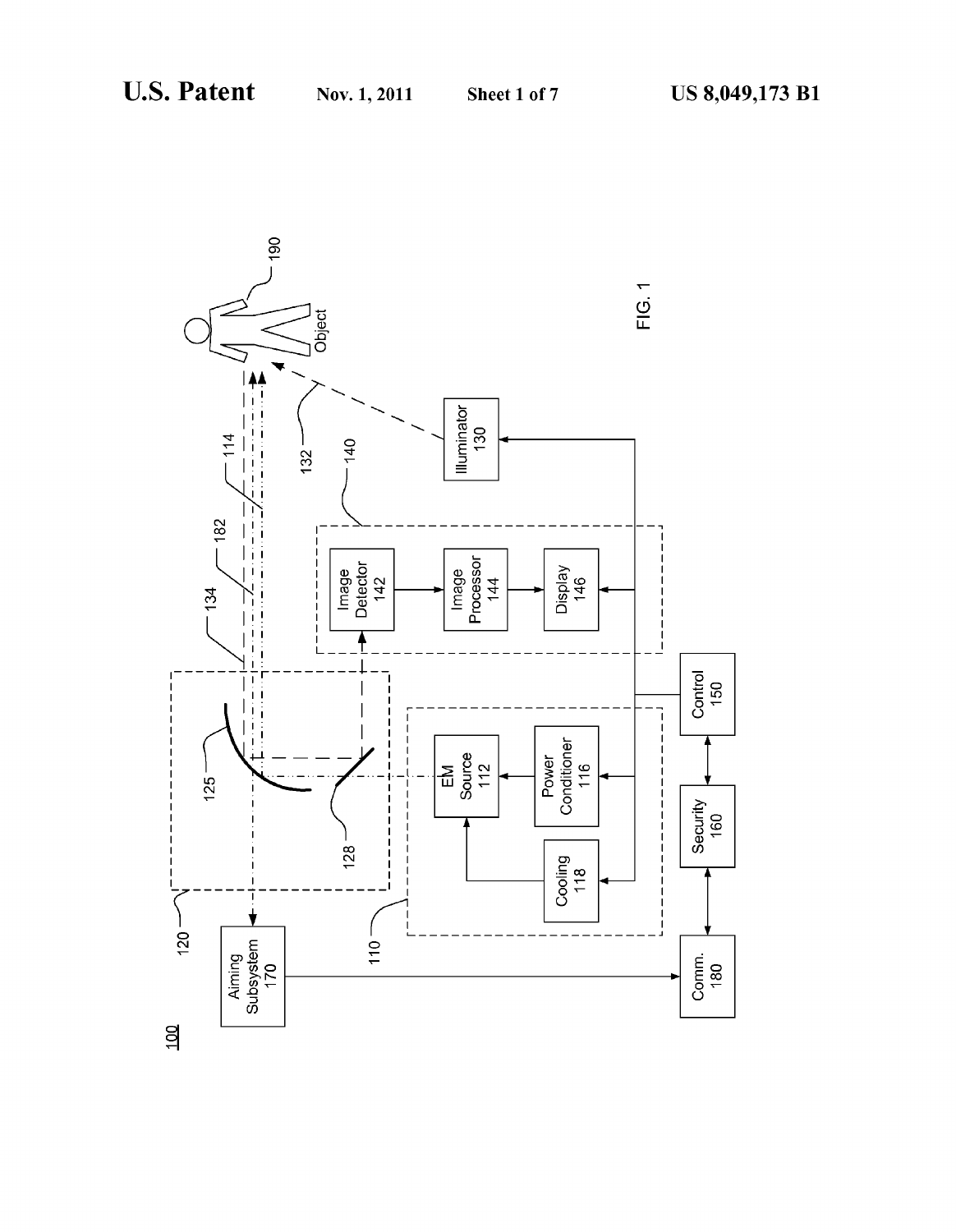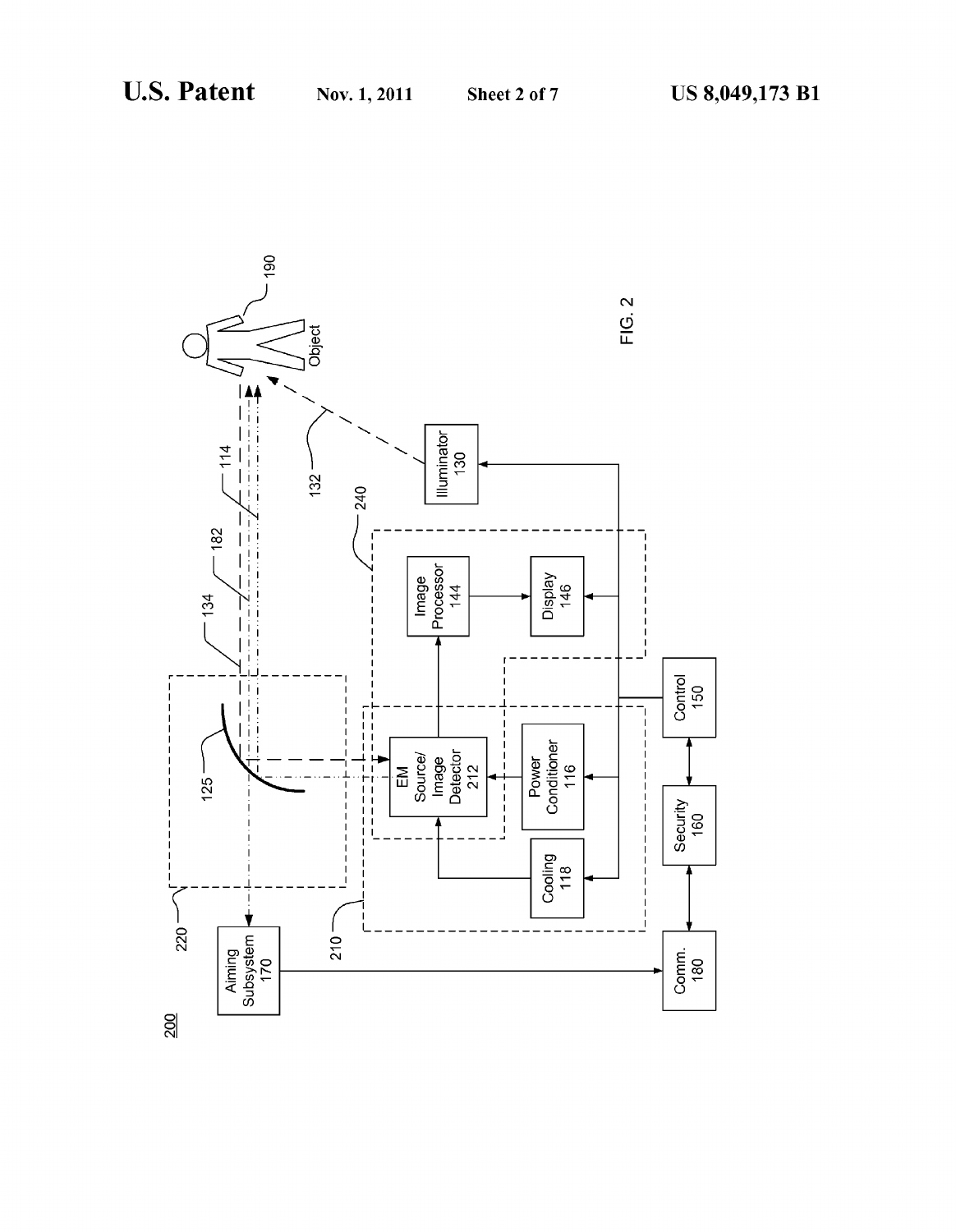

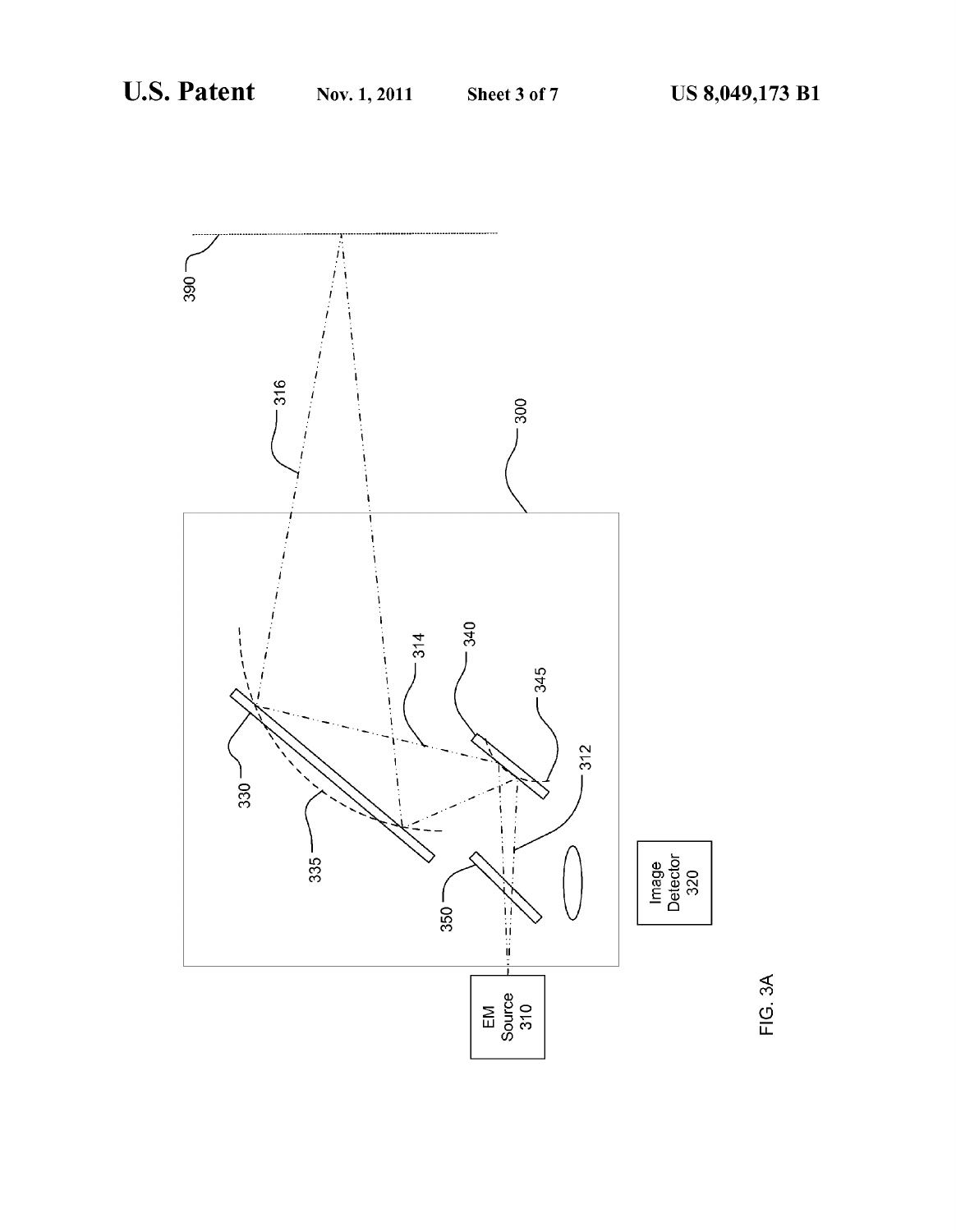

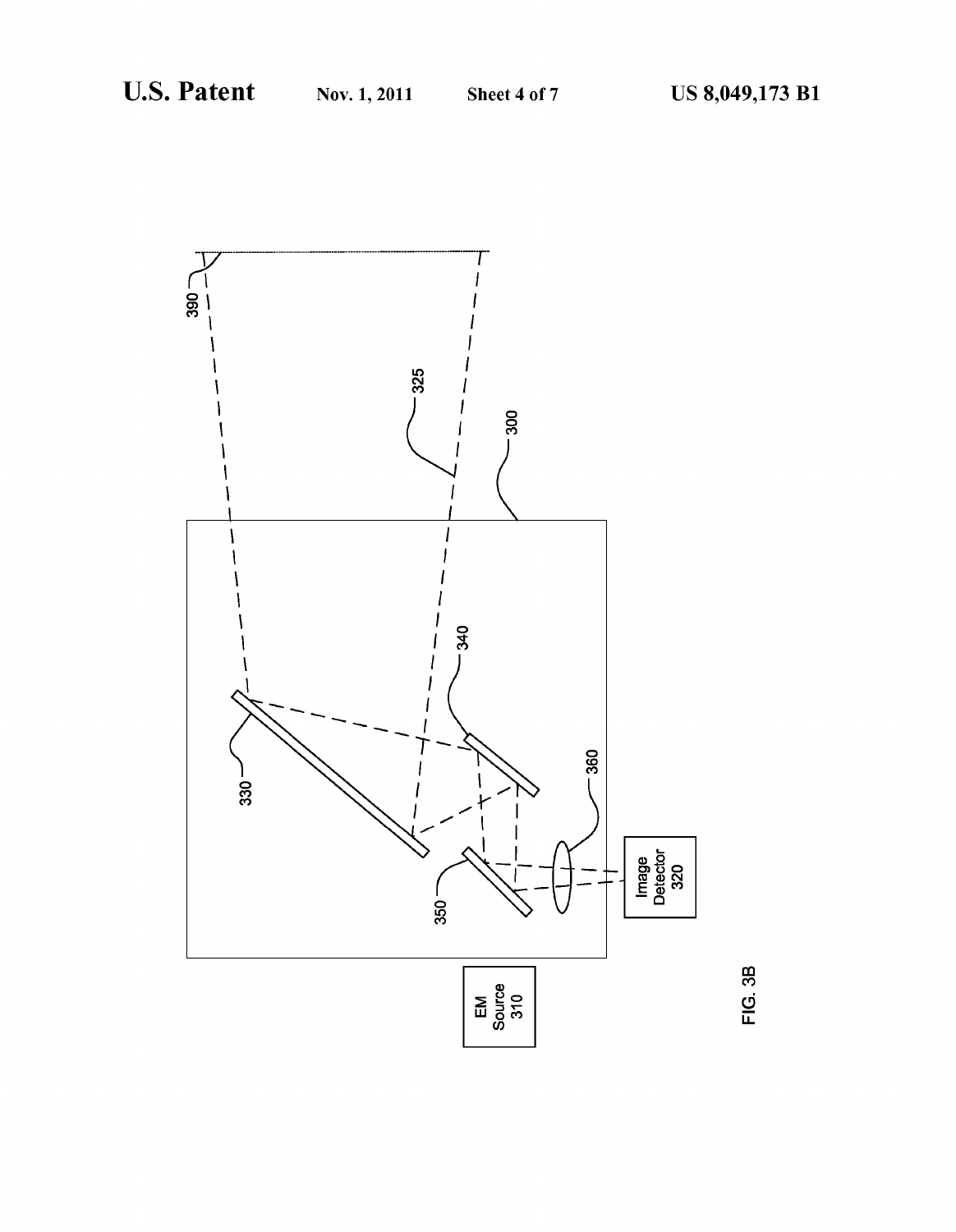

**FIG. 4**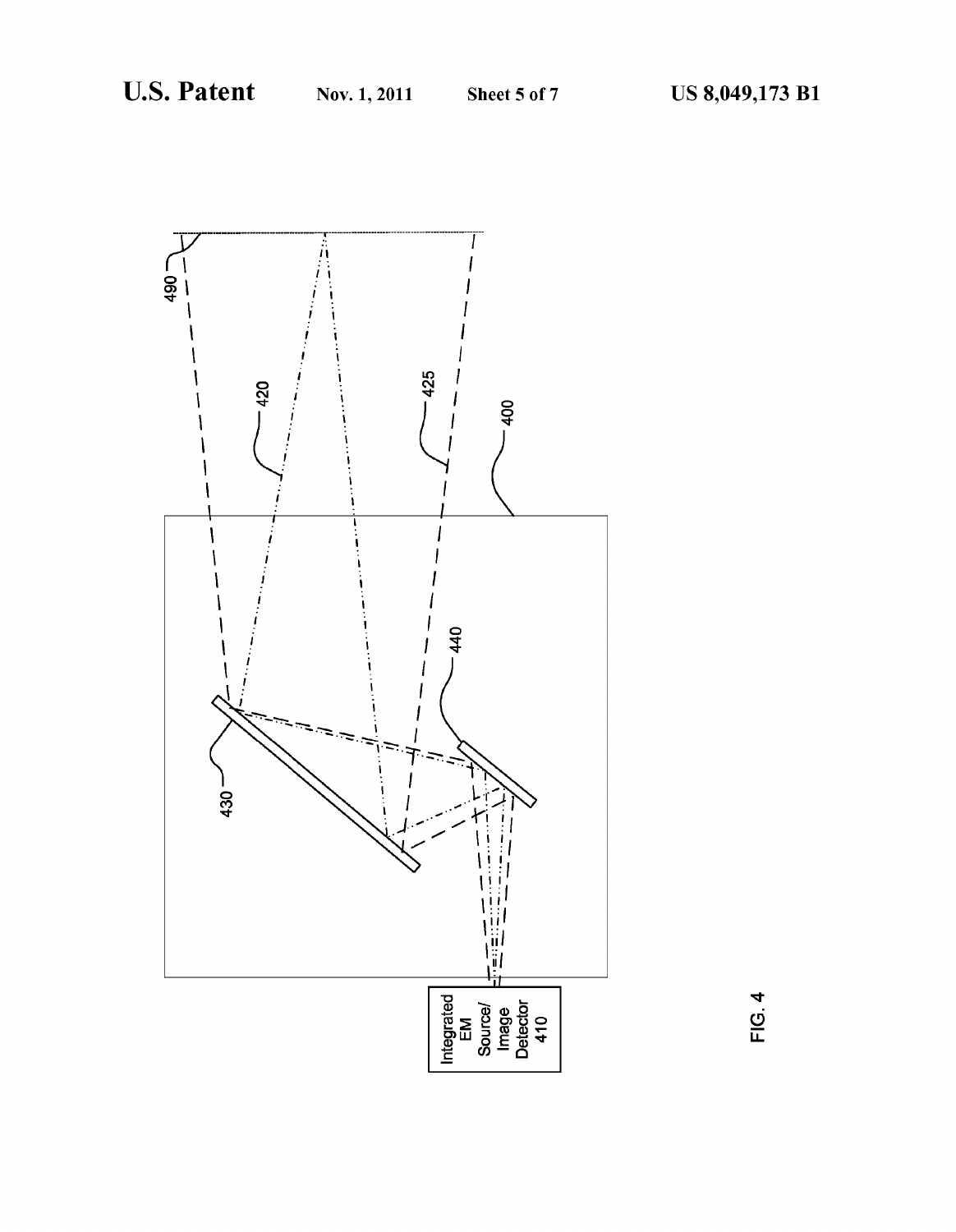

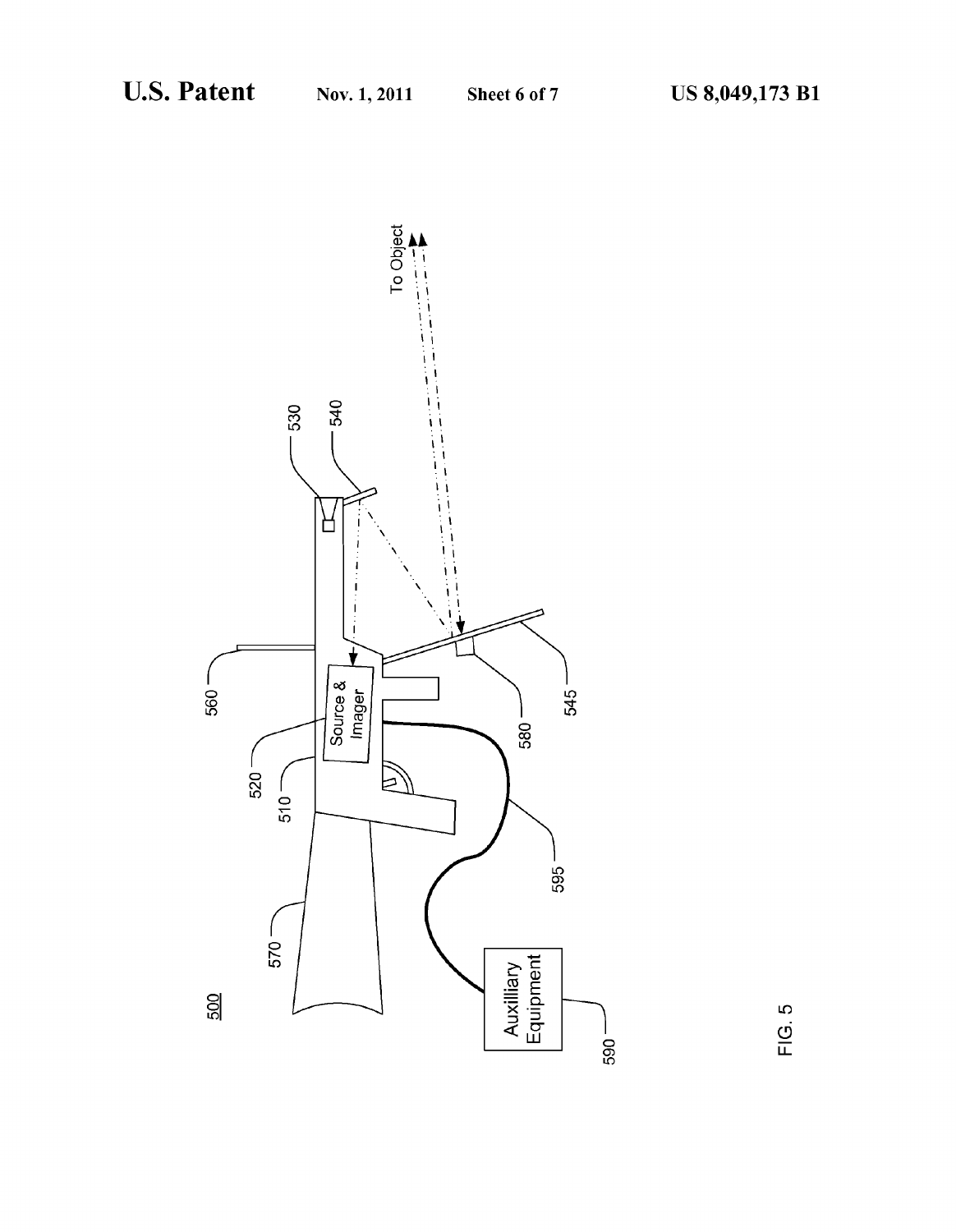

FIG. 6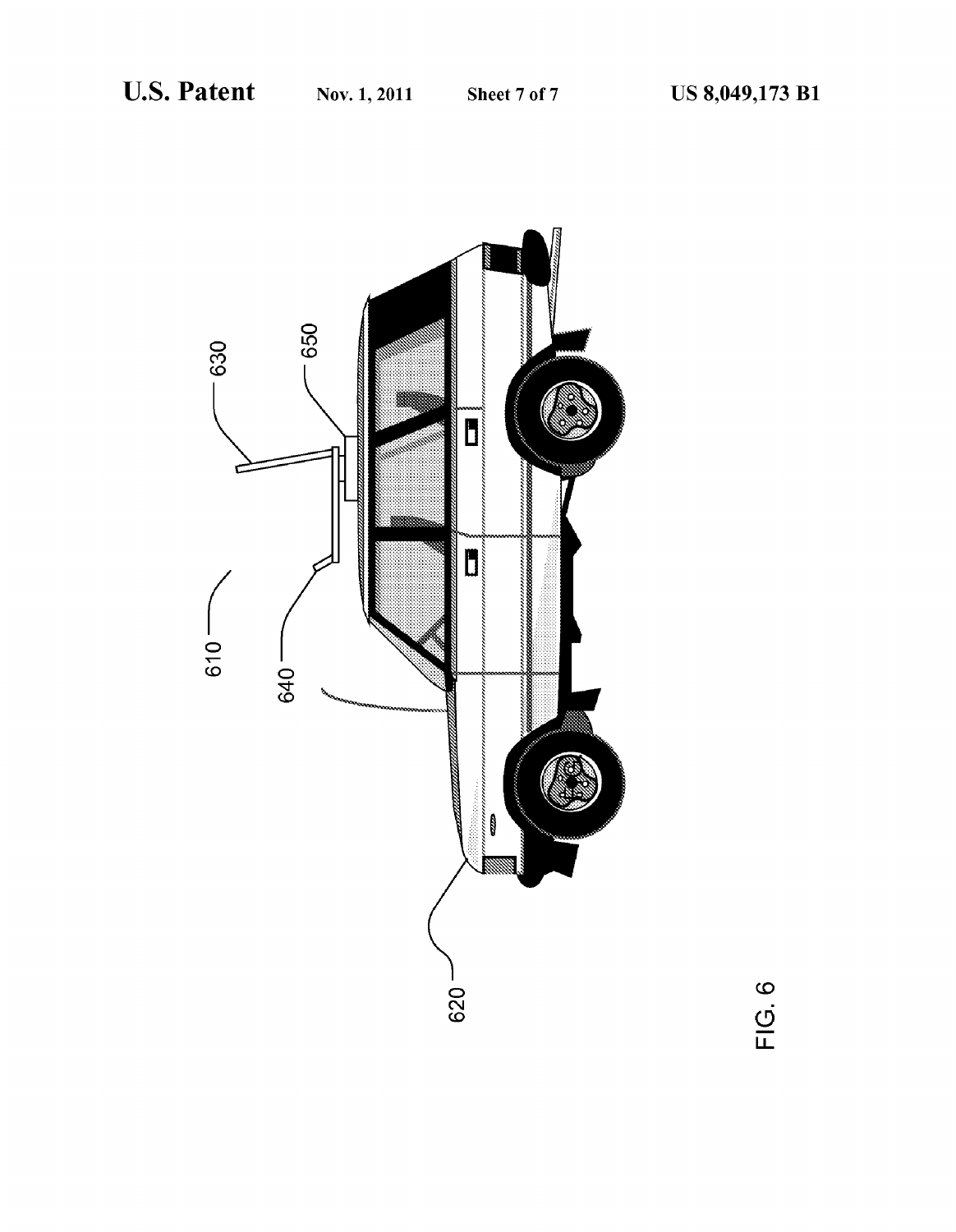10

35

45

# DUAL USE RF DIRECTED ENERGY WEAPON AND IMAGER

# NOTICE OF COPYRIGHTS AND TRADE DRESS

A portion of the disclosure of this patent document con tains material which is subject to copyright protection. This patent document may show and/or describe matter which is or may become trade dress of the owner. The copyright and trade dress owner has no objection to the facsimile reproduction by anyone of the patent disclosure as it appears in the Patent and Trademark Office patent files or records, but otherwise reserves all copyright and trade dress rights whatsoever.

#### BACKGROUND

1. Field

This disclosure relates to non-lethal weapon systems and to non-lethal weapons systems utilizing directed microwave<br>aparew in particular energy in particular.

2. Description of the Related Art

Non-lethal weapons employing directed microwave energy are a known method to deter or discourage an intruder or other target individual from entering a controlled area or from continuing some undesired action. Example microwave 25 directed energy weapons, also termed "active denial' sys tems, are described in U.S. Pat. No. 7,126,477 B2 and US 2007/004O725A1.

# DESCRIPTION OF THE DRAWINGS

FIG. 1 is a block diagram of a dual use directed energy weapon and imager.

FIG. 2 is a block diagram of a dual use directed energy weapon and imager.

FIG. 3A and FIG. 3B are schematic diagrams of an optical system.

FIG. 4 is a schematic diagram of an optical system.

FIG. 5 is a conceptual elevational view of a hand-held dual use directed energy weapon and imager.

FIG. 6 is a conceptual elevational view of a vehicle mounted dual use directed energy weapon and imager.

#### DETAILED DESCRIPTION

Throughout this description, the embodiments and examples shown should be considered as exemplars, rather than limitations on the apparatus and methods disclosed or claimed.

Description of Apparatus

Referring now to FIG.1, a dual use directed energy weapon and imager 100 may include a generator 110 for generating a first beam of electromagnetic energy 114, a beam director 120 for directing the first beam of electromagnetic energy 114 to an object 190, and an imager 140 to capture an image of the 55 object 190. The dual use directed energy weapon and imager 100 may optionally include an illuminator 130 for illuminat ing the object 190 with a second beam of electromagnetic energy 132. The imager 140 may capture the image of the object 190 using at least a portion of the second beam of 60 electromagnetic energy 132 that is reflected from the object 190 as image beam 134. The generator 110 may include an electromagnetic energy source 112 which may be supported by a power conditioner 116 and a cooling subsystem 118. The electromagnetic energy source 112 may be a solid-state 65 source, a vacuum tube source, or another source. The electromagnetic energy source 112 may include an array of solid

state sources, such as a planar reflect-array, a grid oscillator array, a grid amplifier array, or another form of amplifier array. The outputs of the array of Solid State sources may be spatially combined, or combined using a conventional waveguide power combiner, stripline power combiner, or another power combining technique. The electromagnetic energy source 112 may generate W-band millimeter wave (MMW) electromagnetic energy, which may have a fre quency of 75 to 110 GHz. The electromagnetic energy source 112 may generate microwave energy, terahertz energy, or other electromagnetic energy.

15 Source may be a battery, a vehicle generator or other genera The power conditioner 116 may convert power from a primary power source to one or more power forms required by the electromagnetic energy source 112. The primary power

tor, or a conventional 120-volt or other AC power supply.<br>The cooling subsystem 118 may remove heat generated by the electromagnetic energy source 112 and power conditioner 116. The cooling subsystem may incorporate a coolant which may be air or another gas, a liquid, or a phase change material. The cooling system may use cryogenic gas from a gas bottle as a coolant. The cooling system may include one or more heat exchangers to transfer heat from the electromagnetic energy source 112 to the coolant, and/or from the coolant to the Surrounding air or to another medium.

30 curved mirror, the beam director 120 may include multiple The beam director 120 may include at least one optical element 125 which may define an aperture through which the first beam of electromagnetic energy 114 must pass. While the optical element 125 is shown schematically in FIG.1 as a optical elements which may include spherical, parabolic, aspheric or other curved mirrors, flat mirrors, spherical and aspheric lenses, and passive reflect-arrays which, although physically flat, function similar to a curved mirror.

40 ment 128 transmits the first beam of electromagnetic energy The beam director 120 may also include an aperture-shar ing element 128 to separate the image beam 134 used for imaging from the first beam of electromagnetic energy 114. Many configurations of an aperture-sharing element are known. In the example of FIG. 1, the aperture-sharing ele 114 but reflects the image beam 134 from the object 190. To allow separation at the aperture-sharing element 128, the first beam of electromagnetic energy 114 and the image beam 134 may differ in frequency, polarization state, or both frequency and polarization.

50 from the illuminator 130 which is reflected from the object The illuminator 130 may be a continuous-wave (CW) or modulated source of millimeter wave or other electromagnetic energy. As will be discussed, the imager 140 may capture an image of the object 190 using a portion of the energy 190. The illuminator 130 and the imager 140 do not constitute a Radar sensor, since no attempt is made to determine the range to the object or to otherwise form a three-dimensional image. In order to allow the reflected beam 134 to be sepa rated from the first beam of electromagnetic energy 114 at the aperture-sharing element 128, the illuminator 130 may gen erate an illumination beam 132 that has a different frequency, or a different polarization, or both, from the first beam of electromagnetic energy 114.

The imager 140 for capturing an image of object 190 may include an image detector array 142 that receives the image beam 134 from the aperture-sharing element 128. Within this document, the phrase "capture an image' is intended to mean optically forming an image at a focal plane and detecting the signal representative of the image. The captured image may be displayed and/or recorded. Within this document, an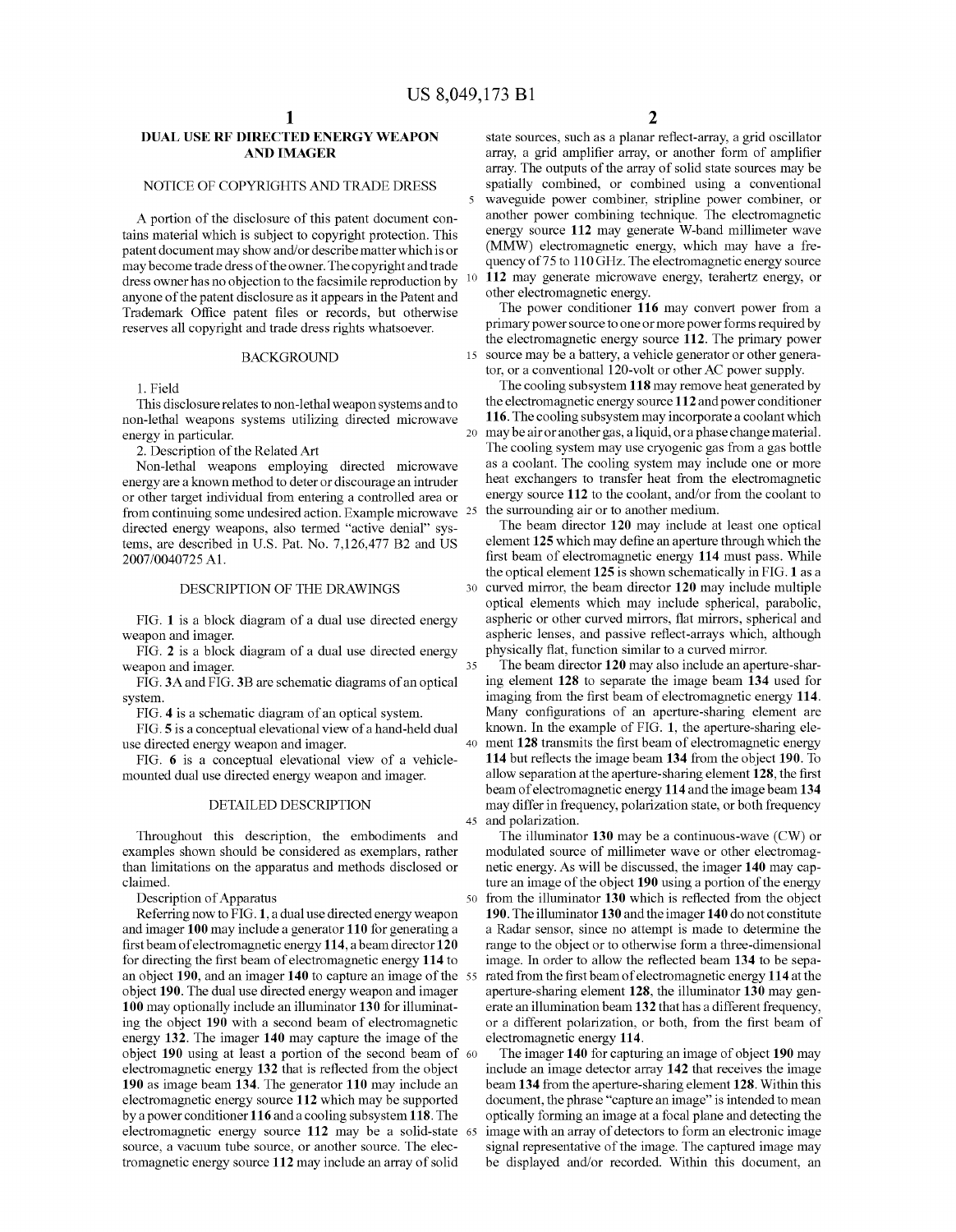"imager" is an opto-electronic system that captures the image of an object. The image detector array 142 may be an array of energy detectors such as an array of antennas feeding a cor responding number of bolometers, or an array of antennas coupled to detector diodes. The image detector array 142 may include low noise amplifiers for each detector element. The image detector array  $142$  may be any array of detectors suitable for detecting the illumination energy provided by the illuminator 130.

The imager 140 may include an image processor 144 that 10 converts image signals from the image detector array 142 into a form suitable for presentation on display 146. The image processor 144 may include a wide range of signal processing and image processing functions such as amplification, thresh olding, gamma correction or other nonlinear level transfor- 15 mation, resolution enhancement, and jitter reduction. As will be discussed subsequently, the dual use directed energy weapon and imager 100 may include an aiming subsystem 170 that may include a video camera or other instrument that forms another image of object 190. The image processor 144 may receive one or more additional image signals (not shown in FIG. 1) from the aiming subsystem 170, and may combine the received image signals with the image from image detec tor array 142 for presentation on display 146. The image processor 144 may use known techniques, such as pseudo- 25 coloration, to combine multiple images.

The display 146 may be any display device, such as a CRT display, liquid crystal display, or light-emitting diode display having sufficient resolution to present the image or images of the object 190. The display device may be opaque, or may be 30 transparent and disposed in or near an operator's line of sight<br>to the object 190. The display device may be a head-up display that superimposes the displayed image over the object, at the same apparent distance as the object, such that an operator may view the object and the displayed image 35 simultaneously without any change in angle of view or eye focus. The optics required to superimpose the displayed information over the object are not shown in FIG. 1 but are well known in the display art.

The dual use directed energy weapon and imager 100 may 40 also include a control subsystem 150. The control subsystem 150 may include one or more ergonomically sensible controls to activate the illuminator 130 and the imager 140, as well as a trigger or other control means to activate the generator 110 to generate the first beam of electromagnetic energy. The 45 control subsystem 150 may include other manual or autono mous functions such as adjusting the appearance of the dis play 146, limiting the duration that the first beam of electro magnetic energy can be directed towards an object, sensing hazardous conditions such as excessive temperature in the 50 source of electromagnetic energy 112, and informing the operator when the primary power source or coolant supply may be depleted.

The control subsystem 150 may interact with a security subsystem 160 to prevent unauthorized or inappropriate use 55 of the dual use directed energy weapon and imager 100 and to safeguard against the use of this weapon by unauthorized persons who acquire stolen or captured weapons. The security subsystem 160 may include a simple keypad for entry of a personal identification number to authenticate a user, or a 60 fingerprint reader or other biometric identification means such as is being used for keyless entry into automobiles. The security subsystem 160 may include less evident protection measures, such as a special protocol for replacing batteries. The security subsystem 160 may also include a "self destruct' mechanism to damage or destroy critical portions of the dual use directed energy weapon and imager 100, such as the 65

electromagnetic energy source 112, in the event of an attempt<br>at unauthorized use or unauthorized disassembly.

The dual use directed energy weapon and imager 100 may also include an aiming subsystem 170. The aiming subsystem 170 may include a low-magnification or unity-magnification optical telescope or a laser or other optical source to provide a visible pointing beam aligned with the direction of the first electromagnetic beam 114. The aiming subsystem 170 may include a video camera, infrared camera, or other aiming sensor aligned with the direction of the first electromagnetic beam 114. The image from such an aiming sensor may be displayed to allow operation of the dual use directed energy weapon and imager 100 by an operator who does not have a direct view of the object 190. The image from an aiming sensor may also be recorded for purposes of operator training, verification of appropriate use within defined rules of engagement, and post-use analysis of tactics and command deci sions. The aiming subsystem 170 may incorporate, possibly as a backup aiming means, mechanical alignment targets Such as the traditional front and rear sights on a rifle.

The dual use directed energy weapon and imager 100 may also include a communication subsystem 180. The communication subsystem 180 may use a two-way wired, wireless, or optical link to communicate image and control information to a remote or detached location. The communication subsystem 180 may be used in conjunction with the aiming, security, and control subsystems  $(170, 160, 150,$  respectively) to allow remote operation of the dual use directed energy weapon and imager 100, or remote authorization for its use. The communication subsystem 180 may transmit image data from the imager 140 and the aiming subsystem 170 to a remote location for monitoring, recording, or analysis.

Referring now to FIG. 2, another dual use directed energy weapon and imager 200 may include a generator 210 for generating a first beam of electromagnetic energy 114, a beam director 220 for directing the first beam of electromag netic energy 114 to an object 190, an illuminator 130 for illuminating the object 190 with a second beam of electro magnetic energy 132, and an imager 240 for forming an image of the object 190 using at least a portion of the second beam of electromagnetic energy 132 that is reflected from the object 190 as image beam 134. Elements of FIG. 2 having a reference designator between 110 and 190 have the same function as described in conjunction with FIG. 1, and the description of such elements will not be repeated. The dual use directed energy weapon and imager 200 may include an integrated electromagnetic energy source and image detector 212 which constitutes part of both the generator 210 and the imager 240. The integrated electromagnetic energy source and image detector 212 may include an array of transmit/ receive modules, each of which that function both as a source of electromagnetic energy and as a detector. The integrated electromagnetic energy source and image detector 212 may include an array of electromagnetic energy sources interleaved with a second array of detectors. The array of detectors may be adapted to detect electromagnetic energy of a differ ent polarization or a different wavelength from the electro magnetic energy provided by the array of sources.

Since the integrated electromagnetic energy source and image detector 212 may include both the source of the first beam of electromagnetic energy 114 and the image detectors, the beam director 220 need not include an aperture-sharing element such as element 128 in FIG. 1.

FIG. 3A is a schematic diagram of an exemplary optical system 300 that may be suitable for the beam director 120 in FIG. 1. The optical system 300 may include a secondary reflective element 340 and a primary reflective element 330.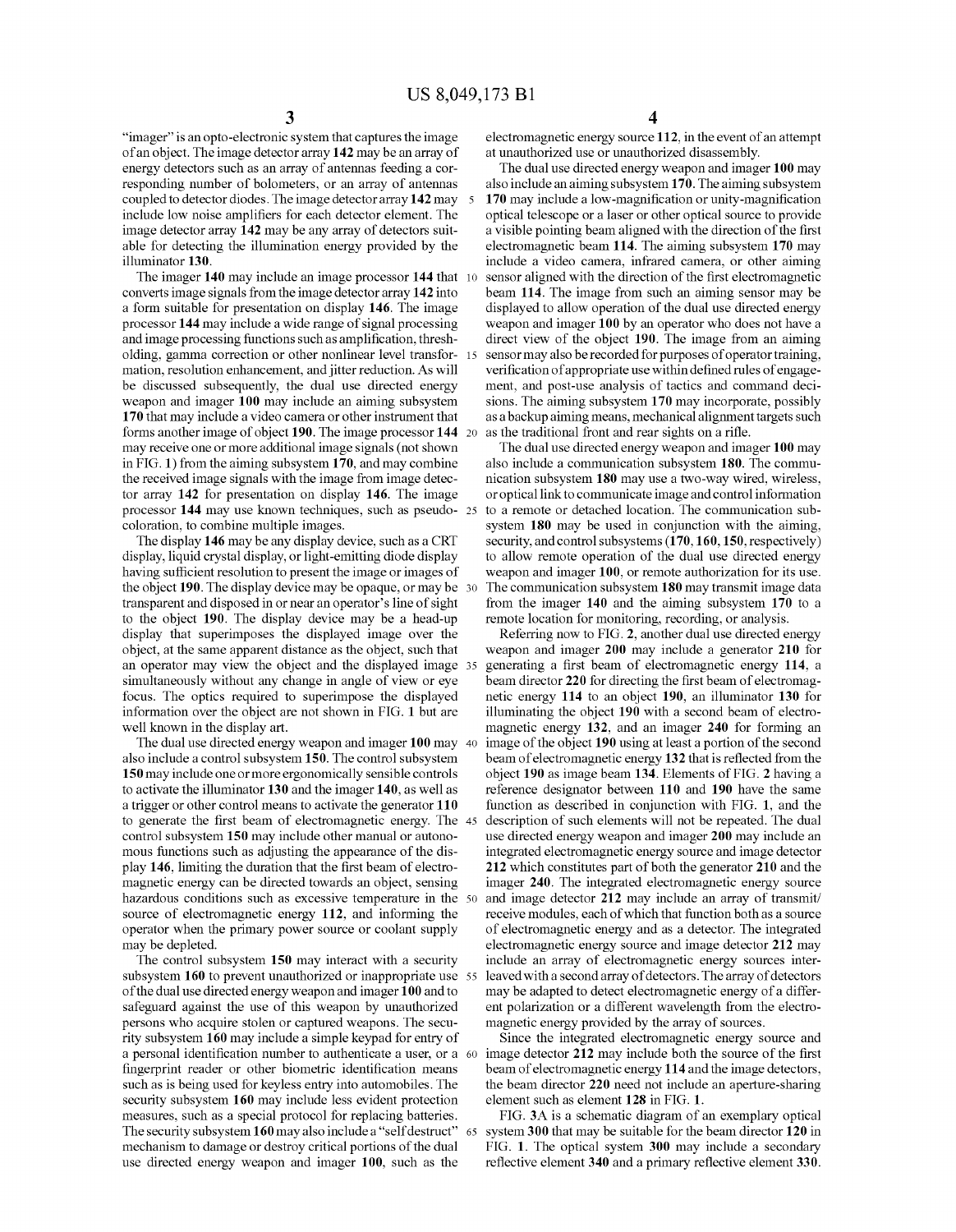10

15

30

The terms "primary" and "secondary" are consistent with common terminology for optical telescopes. The secondary reflective element 340 may be a passive reflect-array which, although physically flat, may have a negative optical power as indicated by the dashed curved surface 345. The passive reflect-array may have a pattern of discrete re-radiating ele ments, each of which receives and re-transmits a respective portion of the incident wavefront with an appropriate phase change such that, electrically, the passive reflect-array mimics the optical behavior of a curved reflector. An example of a passive reflect-array is the FLAPS antenna technology devel oped by Malibu Research, Inc.

The electromagnetic energy source 310 may generate a directed energy beam of electromagnetic energy 312 which passes through an aperture-sharing element 350 to the sec ondary reflective element 340. The secondary reflective ele ment 340 may reflect a diverging directed energy beam 314 toward the primary reflective element 330. The primary reflective element 330 may also be a passive reflect-array which, although physically flat, may have positive optical power as indicated by the dashed curved line 335. The pri mary reflective element 330 may accept the diverging directed energy beam 314 from the secondary reflective ele ment 340 and may form a converging directed energy beam 25 316 that may be focused to a spot at an object plane 390.

The physical extent of the primary reflective element 330 may define an aperture that limits the resolution of the optical system 300. The resolution of the optical system can be approximated by the simple relationship:

$$
W=\frac{R\lambda}{D},
$$

where W is the spatial resolution, R is the range,  $\lambda$  is the wavelength, and D is the effective diameter of the aperture. To focus the converging directed energy beam 316 to a relatively  $\boldsymbol{\delta}$  small spot at the object plane  $\boldsymbol{\delta}$ 90, the aperture diameter must  $\boldsymbol{\delta}$  40 be very large with respect to the waveguide of the directed energy beam 316. For example, assuming a range of 15 meters, a frequency of 95 GHz with a wavelength of 3.16 millimeters, and an effective aperture diameter of 18 inches, the optical system will have a resolution W at the object plane 45 of 10.4 centimeters or about 4 inches.

A primary reflective element diameter of 18 inches may be suitable for a man-portable dual use directed energy weapon and imager. Tripod-mounted, vehicle-mounted, and semi stationary dual use directed energy weapon and imager sys- 50 tems may include a larger primary reflective element, result ing in proportionally improved resolution (Smaller spot size at the object plane).

Forming an image of an object or individual using milli meter wave or sub-millimeter (terahertz) wave radiation is 55 known to be an effective technique for detecting and locating concealed objects Such as weapons and explosives. The mil limeter or Sub-millimeter radiation penetrates clothing and scatters and reflects from underlying objects. The scattered and reflected radiation can be formed into an image at a focal 60 plane by a suitable optical system and the image can be detected by an array of detectors disposed at the focal plane. The resolution of an optical system when forming an image. can be approximated by the previously stated equation. Thus a millimeter wave or Sub-millimeter wave imager also 65 requires an aperture that is very large compared to the wave length used to form the image.

6

The optical system 300 allows a single aperture, and at least one optical element, to be shared by the optical systems for both the directed energy beam from the electromagnetic energy source 310 and for an imaging system. An optical element is considered "shared" if the optical element forms a portion of two optical systems, and an aperture is considered 'shared" if the beams for two optical system pass through it. In the example optical system 300, the primary reflective element 330, the aperture defined by the primary reflective element 330, and the secondary reflective element 340 may be shared between a directed energy optical system and an imaging optical system.

FIG. 3B shows the imaging beam path through the optical system 300, which was previously shown in FIG. 3A. The imaging beam 325 originates at the object plane 390, where light from an illumination source (not shown) reflects from an object (not shown). An image of the object plane 390 is formed at the focal plane of image detector 320 by the com bined optical power of the primary reflective element 330, the secondary reflective element 340, the aperture-sharing ele ment 350, and, optionally, additional optical elements repre sented schematically by lens 360.

35 tionally, the optical power or focal length of the primary As shown in FIG. 3A, the optical system 300 may be configured to focus the directed energy beam 316 to a rela tively small spot at the object plane 390. Conversely, as shown in FIG.3B, the optical system 300 may be configured to form an image of a larger region of object plane 390 at the image detector 320. Thus the optical system 300 may have a larger magnification factor for the imaging beam 325 than for the directed energy beam 316. A number of techniques are avail able to provide different magnification factors for the imaging<br>beam 325 and the directed energy beam 316. Additional optical elements, represented schematically by lens 360, may be disposed in the imaging portion of the optical system. Addi reflective element 330 and/or the secondary reflective ele ment 340 may be different for the imaging and directed energy beams. The beam sharing element 350 may have opti cal power for the beam reflected by the beam sharing element. Combinations of these and other techniques may be used.

The imaging beam 325 travels, for the most part, through the same space as the directed energy beam (312, 314, 316 in FIG. 3A). The imaging beam 325 is separated from the directed energy beam by the action of the aperture-sharing element 350 which, in this example, reflects the imaging beam 325 while transmitting the directed energy beam 312. In other optical systems, the aperture-sharing element 350 may reflect the directed energy beam and transmit the imaging beam. The aperture-sharing element 350 may distinguish the directed energy beam 312 and the imaging beam 325 based on polarization, frequency, or some other characteristic.

The directed energy beam 312 may have a first polarization state that is transmitted through the aperture-sharing element 350. The imaging beam 325, and the associated illumination source, may have a second polarization state different from the first polarization state. The second polarization state may be reflected from the aperture-sharing element 350. To pro vide different magnification for the imaging beam 325 and the directed energy beam 312, the primary reflective element 330 and, optionally, the secondary reflective element 340, may have different optical power for the first polarization state and the second polarization state.

Similarly, the directed energy beam 312 may have a first frequency that is transmitted through the aperture-sharing element 350. The imaging beam 325, and the associated illumination source, may have a second frequency different from the first frequency. The second frequency may be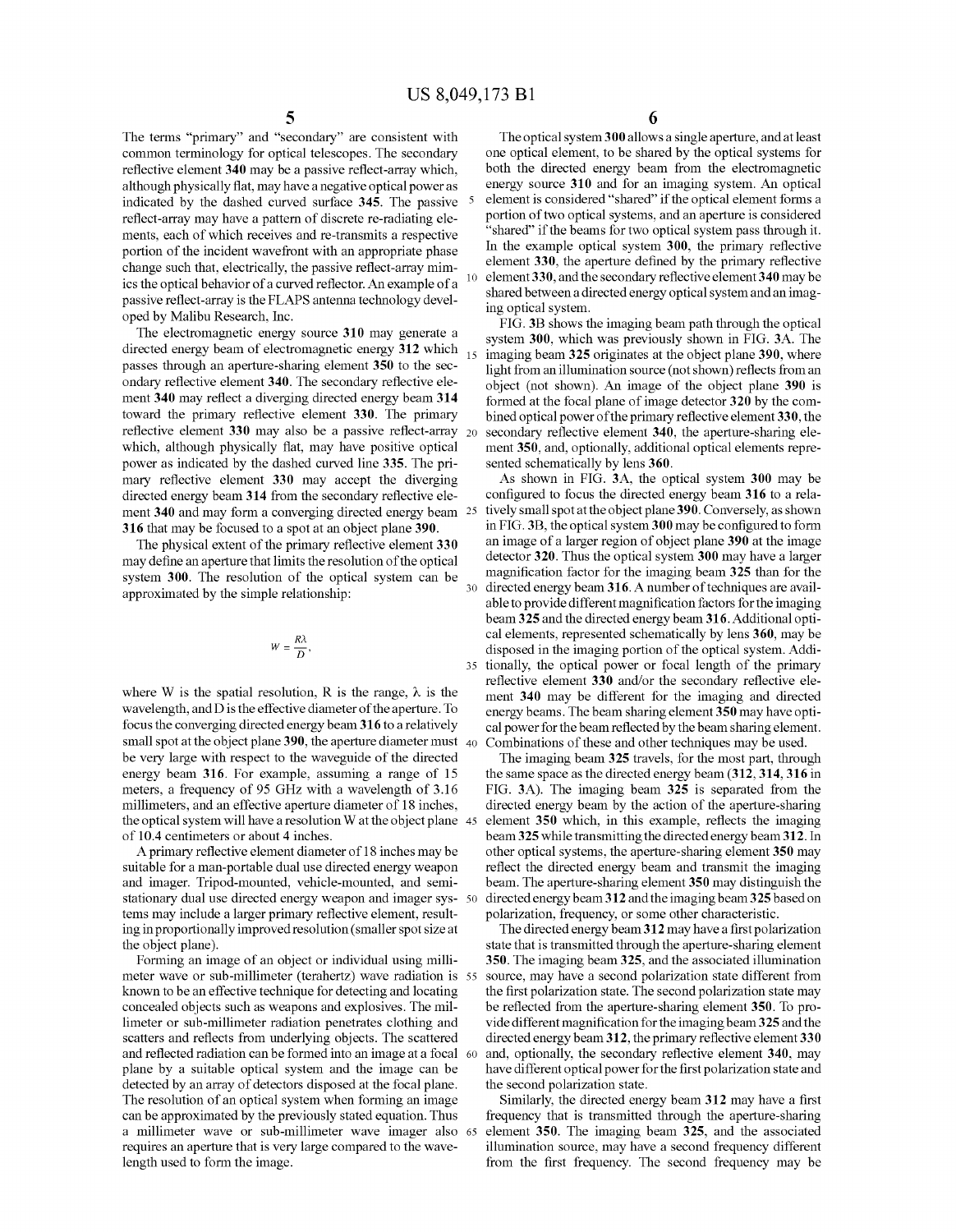reflected from the aperture-sharing element 350. To provide different magnification for the imaging beam 325 and the directed energy beam 312, the primary reflective element 330 and, optionally, the secondary reflective element 340, may have different optical power for the first frequency and the 5 second frequency. To provide improved imaging resolution, the imaging beam 325 may have a frequency that is higher than the frequency of the directed energy beam 312. The imaging beam 325 may have a frequency that is between 1.5 and 10 times the frequency of the directed energy beam 312.

FIG. 4 is a schematic diagram of an exemplary optical system 400 that may be suitable for the beam director 220 in FIG. 2. The optical system 400 may include a secondary reflective element 440 and a primary reflective element 430. One or both of the primary reflective element 430 and the 15 secondary reflective element 440 may be a passive reflect array which, although physically flat, may have an optical power.

The integrated electromagnetic energy source/image detector 410 may generate a directed energy beam 420 of 20 electromagnetic energy. The secondary reflective element 440 may reflect the directed energy beam as a diverging beam toward the primary reflective element 430. The primary reflective element 430 may accept the diverging beam from the secondary reflective element  $340$  and may form a con-  $25$ Verging directed energy beam 420 that may be focused to a spot at an object plane 490.

The optical system 400 may form an image of a portion of the object plane 490 at a detector array within the integrated the object plane 490 at a detector array within the integrated<br>electromagnetic energy source/image detector 410. The opti-30 cal system 400 may be adapted to provide a higher magnifi cation factor for the imaging beam 425 than for the directed energy beam 420.

The directed energy beam 420 may have a first polarization state. The imaging beam 425, and the associated illumination 35 source, may have a second polarization state different from the first polarization state. To provide different magnification for the imaging beam 425 and the directed energy beam 420, the primary reflective element 430 and, optionally, the sec ondary reflective element 440, may have different optical 40 power for the first polarization state and the second polariza tion state.

Similarly, the directed energy beam 420 may have a first frequency. The imaging beam 425, and the associated illumi nation source, may have a second frequency different from 45 the first frequency. To provide different magnification for the imaging beam 425 and the directed energy beam 420, the primary reflective element 430 and, optionally, the secondary reflective element 440, may have different optical power for the first frequency and the second frequency. The optical 50 system 400 is not limited to two reflective optical elements, and one or more additional elements may be added.

FIG. 5 is an example of a man-portable dual use directed energy weapon and imager 500, which may be the dual use directed energy weapon and imager 100 or 200 of FIG. 1 and 55 FIG. 2, respectively. The dual use directed energy weapon and imager 500 may include a housing 510 that is generally modeled after the shape of a rifle or other weapon. The hous ing 510 may be shaped like a known weapon for psychologi designed to be accurately and comfortably pointed by their operator. The housing 510 may include a stock 570 for place ment against the operator's shoulder. The housing 510 may have some shape that does not resembled a rifle or other conventional weapon. cal impact and because existing weapons are ergonomically 60

The housing 510 may encompass a source of electromagnetic energy and an imager, shown generally at 520. The

10 housing 510 may support a first reflective element 545 and a second reflective element 540, which may be similar to the primary and secondary reflective elements 340,330 of FIG. 3A and FIG.3B. The housing 510 may encompass an illumi nation source 530, which may be disposed on or within the housing at any location that allows illumination of the object to be imaged by the imager. An aiming subsystem 580 may be mounted on the first reflective element 545, as shown, or may be disposed at other locations on or with the housing 510. The aiming subsystem 580 may include a laser or other optical Source to generate a pointing beam, and may include a video or other camera.

The housing 510 may be connected to an auxiliary equipment container 590 by means of an umbilical cable 595. The auxiliary equipment container 590 may take the form of a backpack, hip belt, or other form for a man portable system. The auxiliary equipment container 590 may encompass all or portions of the batteries or other primary power supply and all or portions of the cooling, power conditioning, security, and communications subsystems, if included in the dual purpose directed energy weapon and imager 500. The umbilical cable 595 may contain electrical wiring and/or flexible tubing for conducting electrical power, signals, and gaseous or liquid coolant between the auxiliary equipment container 590 and the housing 510.

FIG. 6 is an example of a dual use directed energy weapon and imager 610 mounted on a vehicle 620. The dual use directed energy weapon and imager 610 may be the dual use directed energy weapon and imager 100 or 200 of FIG. 1 and FIG. 2, respectively. The dual use directed energy weapon and imager 610 may include a beam director system, includ ing a first reflective element 630 and a second reflective element 640, that may be at least partially disposed external to the vehicle. The balance of the dual use directed energy weapon and imager 610 may be disposed within the passen ger compartment, trunk, or other interior or exterior portion of the vehicle. The vehicle 620 is representative, and the dual use directed energy weapon and imager 610 may be mounted on an automobile, truck, Van, multi-purpose vehicle, or any other suitable vehicle.

The vehicle-mounted dual use directed energy weapon and imager 610 may include a single-axis or multi-axis gimbal 650 that allows pointing a directed energy beam formed by the beam director system in different directions in azimuth and, optionally, elevation. The vehicle-mounted dual use directed energy weapon and imager 610 may include a con trol subsystem (not shown in FIG. 6) that drive the gimbal 650 to track an object. The control subsystem may use image information from an imager (140 in FIG. 1) or an aiming subsystem (170 in FIG. 1) to track the object.

The man-portable dual use directed energy weapon and imager 500 of FIG. 5 and the vehicle-mounted dual use directed energy weapon and imager 610 of FIG. 6 are examples only, and other dual use directed energy weapon and imager systems may be adapted for mounting on a tripod, a stationary structure, a ship, or an air vehicle. Such other systems may be fully contained within a single housing, or may include an umbilical and an auxiliary equipment hous ing, and may contain additional elements and features.

Closing Comments

65

The foregoing is merely illustrative and not limiting, hav ing been presented by way of example only. Although examples have been shown and described, it will be apparent to those having ordinary skill in the art that changes, modifi cations, and/or alterations may be made.

Although many of the examples presented herein involve specific combinations of method acts or system elements, it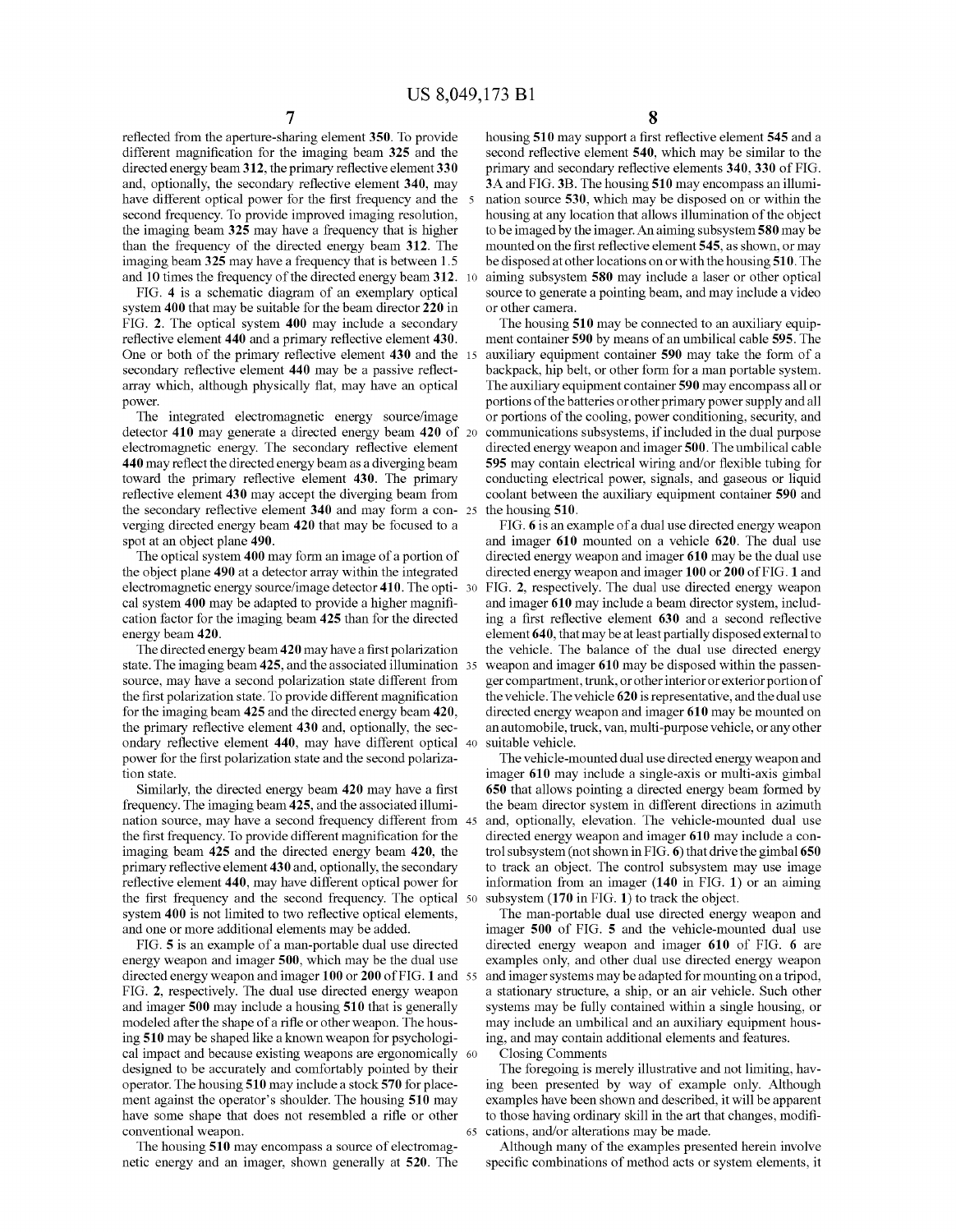$35$ 

 $40$ 

should be understood that those acts and those elements may be combined in other ways to accomplish the same objectives. With regard to flowcharts, additional and fewer steps may be taken, and the steps as shown may be combined or further refined to achieve the methods described herein. Acts, ele- 5 ments and features discussed only in connection with one embodiment are not intended to be excluded from a similar role in other embodiments.

For means-plus-function limitations recited in the claims, the means are not intended to be limited to the means dis-10 closed herein for performing the recited function, but are intended to cover in scope any means, known now or later developed, for performing the recited function.

As used herein, "plurality" means two or more.

As used herein, a "set" of items may include one or more of 15 such items.

As used herein, whether in the written description or the claims, the terms "comprising", "including", "carrying", "having", "containing", "involving", and the like are to be understood to be open-ended, i.e., to mean including but not 20 limited to. Only the transitional phrases "consisting of" and "consisting essentially of" respectively, are closed or semiclosed transitional phrases with respect to claims.

Use of ordinal terms such as "first", "second", "third", etc., in the claims to modify a claim element does not by itself 25 claim 9, wherein the second frequency is between 1.5 times connote any priority, precedence, or order of one claim element over another or the temporal order in which acts of a method are performed, but are used merely as labels to distinguish one claim element having a certain name from another element having a same name (but for use of the 30 ordinal term) to distinguish the claim elements.

As used herein, "and/or" means that the listed items are alternatives, but the alternatives also include any combination of the listed items.

The invention claimed is:

1. A dual use directed energy weapon and imager, comprising:

- first means for providing a first beam of electromagnetic energy:
- second means for directing the first beam of electromagnetic energy to an object, the second means defining an aperture; and
- a third means for capturing an image of the object wherein means.

2. The dual use directed energy weapon and imager of claim 1, wherein the first beam of electromagnetic energy is a beam of millimeter wave electromagnetic energy.

3. The dual use directed energy weapon and imager of 50 claim 2, wherein the first beam of electromagnetic energy has a frequency of 75 GHz to 110 GHz.

4. The dual use directed energy weapon and imager of claim 1, wherein the second means comprises a primary reflective element, the primary reflective element defining the 55 aperture.

5. The dual use directed energy weapon of claim 1, further comprising fourth means to illuminate the object with a second beam of electromagnetic energy

wherein the third means captures an image of the object 60 using at least a portion of the second beam reflected from the object.

6. The dual use directed energy weapon and imager of claim 5, wherein the first beam of electromagnetic energy has a first polarization state and the second beam of electromag-65 netic energy has a second polarization state different from the first polarization state.

7. The dual use directed energy weapon and imager of claim 6, wherein the second means further comprises an aperture-sharing element that separates the first beam of electromagnetic energy and the reflected portion of the second beam of electromagnetic energy based on polarization state.

8. The dual use directed energy weapon and imager of claim 6, wherein the primary reflective element has different optical power for the first polarization state and the second polarization state.

9. The dual use directed energy weapon and imager of claim 5, wherein the first beam of electromagnetic energy has a first frequency and the second beam of electromagnetic energy has a second frequency different from the first frequency.

10. The dual use directed energy weapon and imager of claim 9, wherein the second means further comprises an aperture-sharing element that separates the first beam of electromagnetic energy and the reflected portion of the second beam of electromagnetic energy based on frequency.

11. The dual use directed energy weapon and imager of claim 9, wherein the primary reflective element has different optical power for the first frequency and the second frequency.

12. The dual use directed energy weapon and imager of and 10 times the first frequency.

13. The dual use directed energy weapon and imager of claim 1, further comprising a control subsystem.

14. The dual use directed energy weapon and imager of claim 1, further comprising a security subsystem.

- 15. The dual use directed energy weapon and imager of claim 1, further comprising an aiming subsystem.
- 16. The dual use directed energy weapon and imager of claim 1, further comprising a communications subsystem.

17. A dual use directed energy weapon and imager, comprising:

- a generator providing a first beam of millimeter wave electromagnetic energy;
- a beam director to direct the first beam of millimeter wave electromagnetic energy from the source to an object, the beam director defining an aperture; and

an imager to capture an image of the object wherein the imager shares the aperture defined by the beam director.

18. The dual use directed energy weapon and imager of the third means shares the aperture defined by the second 45 claim 17, wherein the first beam of millimeter wave electromagnetic energy has a frequency of 75 GHz to 110 GHz.

19. The dual use directed energy weapon and imager of claim 17, wherein the beam director comprises a primary reflective element, the primary reflective element defining the aperture.

20. The dual use directed energy weapon of claim 17, further comprising an illuminator to illuminate the object with a second beam of electromagnetic energy

wherein the imager captures an image of the object using at least a portion of the second beam reflected from the object.

21. The dual use directed energy weapon and imager of claim 20, wherein the first beam of millimeter wave electromagnetic energy has a first polarization state and the second beam of electromagnetic energy has a second polarization state different from the first polarization state.

22. The dual use directed energy weapon and imager of claim 21, wherein the beam director comprises an aperturesharing element that separates the first beam of millimeter wave electromagnetic energy and the reflected portion of the second beam of electromagnetic energy based on polarization state.